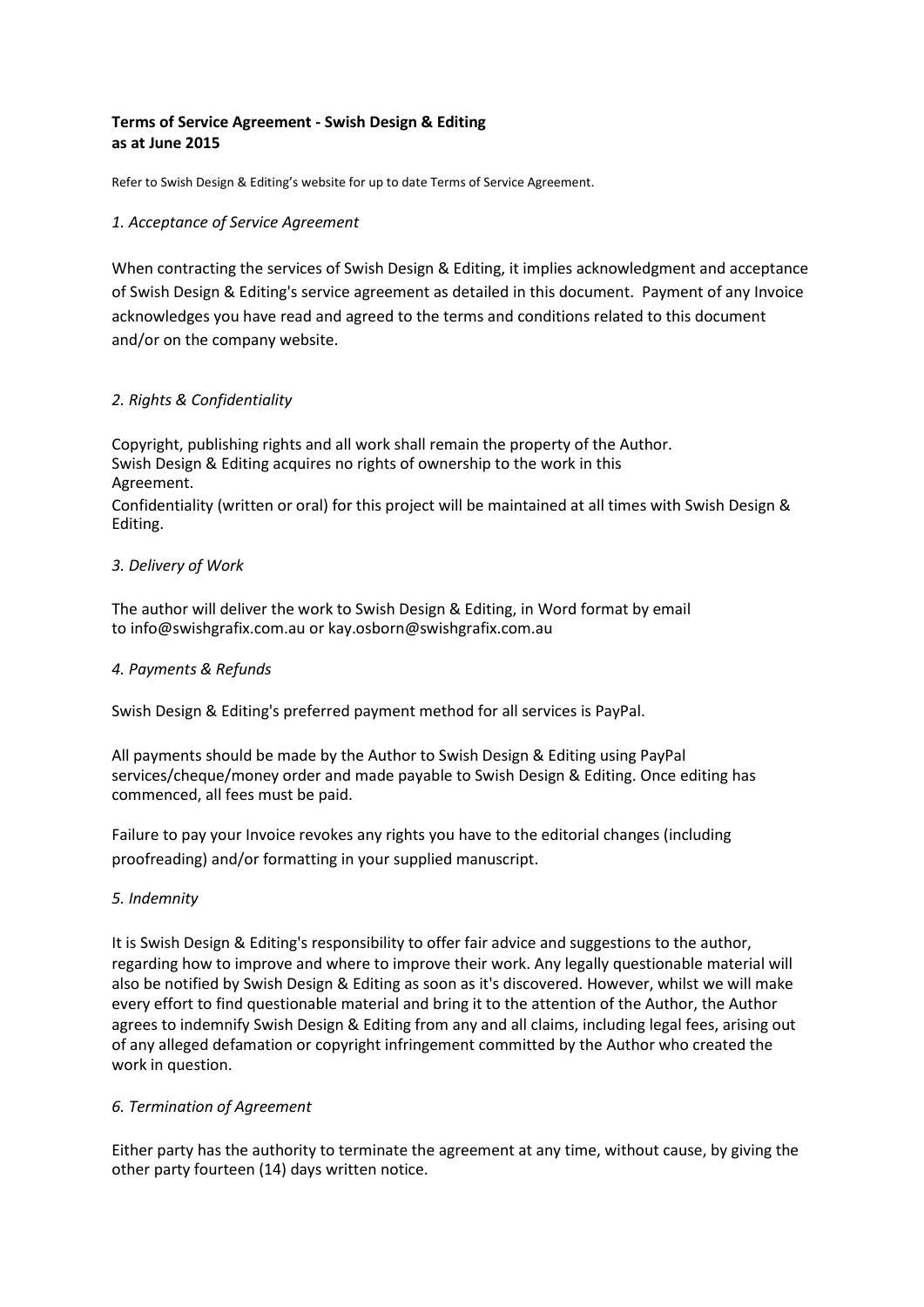### *7. Requests for Re-editing*

Authors agree to resolve any questions, problems, concerns or disputes regarding the quality of their completed, edited manuscript, by formally submitting a written request for a re-edit.

When submitting for re-edit, all questions, problems, concerns or disputes must be outlined in detail so Swish Design & Editing can quickly resolve the issue or concern. This will be handled as quickly and professionally as possible.

Re-edit will include any problems consisting of spelling, grammar, punctuation and editorial changes or possible mistakes during the editing process. As such, it will not include any re-edited work required by the Author after delivery of service.

### *8. Submitting Manuscripts*

Authors agree to the set fee per word for the manuscript or previously discussed set amount. If a proofread is agreed, and the manuscript requires a more thorough edit, Swish Design & Editing will inform the Author and stop the proofreading process.

Authors can provide three chapters of your manuscript to Swish Design & Editing for evaluation and subsequent charges can be discussed if required.

Swish Design & Editing reserves the right to refuse the manuscript if it considers that the work required is considerably more than normal.

#### *9. Editing*

Editing will be done in two stages, the first edit finds the most errors but not all. The second edit picks up any issues that were not raised by the first edit. A final scan will be performed to ensure that there are no glaring issues.

Swish Design & Editing guarantees the work will be professionally presented and edited. However, Swish Design & Editing will not be held responsible for any issues that may still be present in the manuscript. This includes indemnity from legal action by the Author.

### *10. Acknowledgement*

The Author agrees to acknowledge the editing work, in their online or printed published work, of Swish Design & Editing.

### 11. *Author Responsibility*

Swish Design & Editing will make every effort to ensure that your manuscript is the best it can be, including having it corrected and back to you for publication as quickly and accurately as possible. However, careful proofreading for completeness and accuracy of your final edit is solely the Author's responsibility, and any remaining editing errors or omissions are ultimately the Author's responsibility.

### 12. *Formatting*